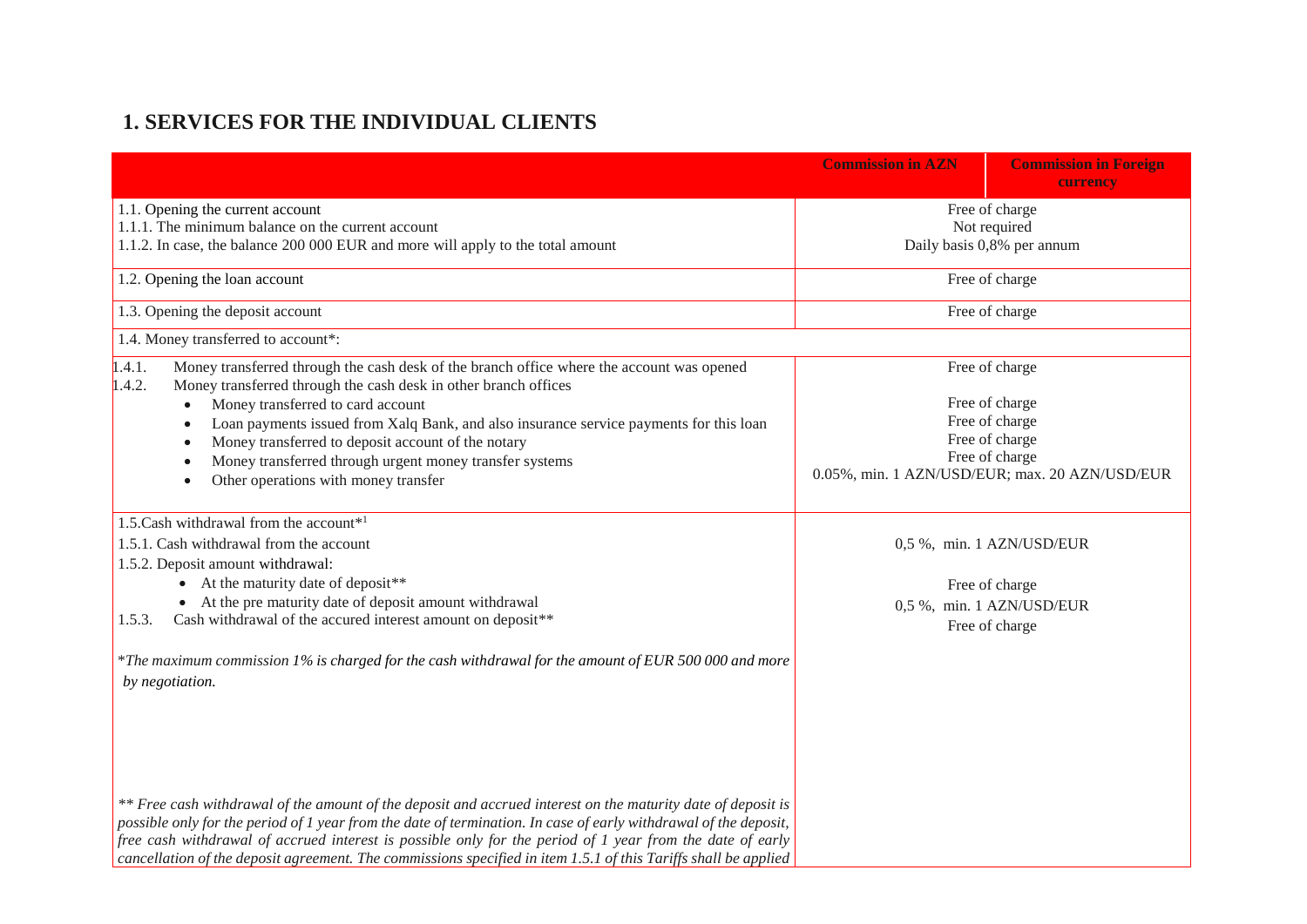

| upon expiration of these deadlines for the withdrawal's operations.                                                                                                                                                                                                                   |                                           |
|---------------------------------------------------------------------------------------------------------------------------------------------------------------------------------------------------------------------------------------------------------------------------------------|-------------------------------------------|
| 1.6. Issuance of documents based on the account:                                                                                                                                                                                                                                      |                                           |
| • Account statement<br>• Letters for embassies or the State Migration Service<br>• Other letters<br>• Duplicate of documents                                                                                                                                                          | Free of charge<br>8 AZN<br>3 AZN<br>3 AZN |
| 1.7. Service fee for transactions on purchase, donation, promissory note and debit transactions, initial contract<br>and other civil-legal transactions through a notary's deposit account.                                                                                           | $0.2\%$                                   |
| Note:<br>An additional commission is charged in accordance with the standard rates for the transfer of<br>funds from notary's deposit account to other account or to state budget.<br>No commission fee is charged for the cash withdrawal from the notary's deposit account on these |                                           |
| <i>transactions.</i><br>A service fee of 0.5% is charging from the total amount of cash withdrawed from transferred amount in the<br>size of 1 000 000 manat and more from the deposit account of the notary.                                                                         |                                           |
| 1.8. The buying and selling foreign currency on behalf of the customer                                                                                                                                                                                                                | Free of charge                            |
| 1.9. Accept and/or exchange of metal coins (if more than 10 AZN)                                                                                                                                                                                                                      | 5% (for the total amount)                 |

## Note:

1. The transactions over the account can be conducted in the branch where the account is opened, as well as in another branch of the Bank.

2. Applying the exchange rate set up by the Bank.

|                                        | <b>Commission in AZN</b> | <b>Commission in Foreign currency</b> |
|----------------------------------------|--------------------------|---------------------------------------|
| 1.10. Execution of the payment orders: |                          |                                       |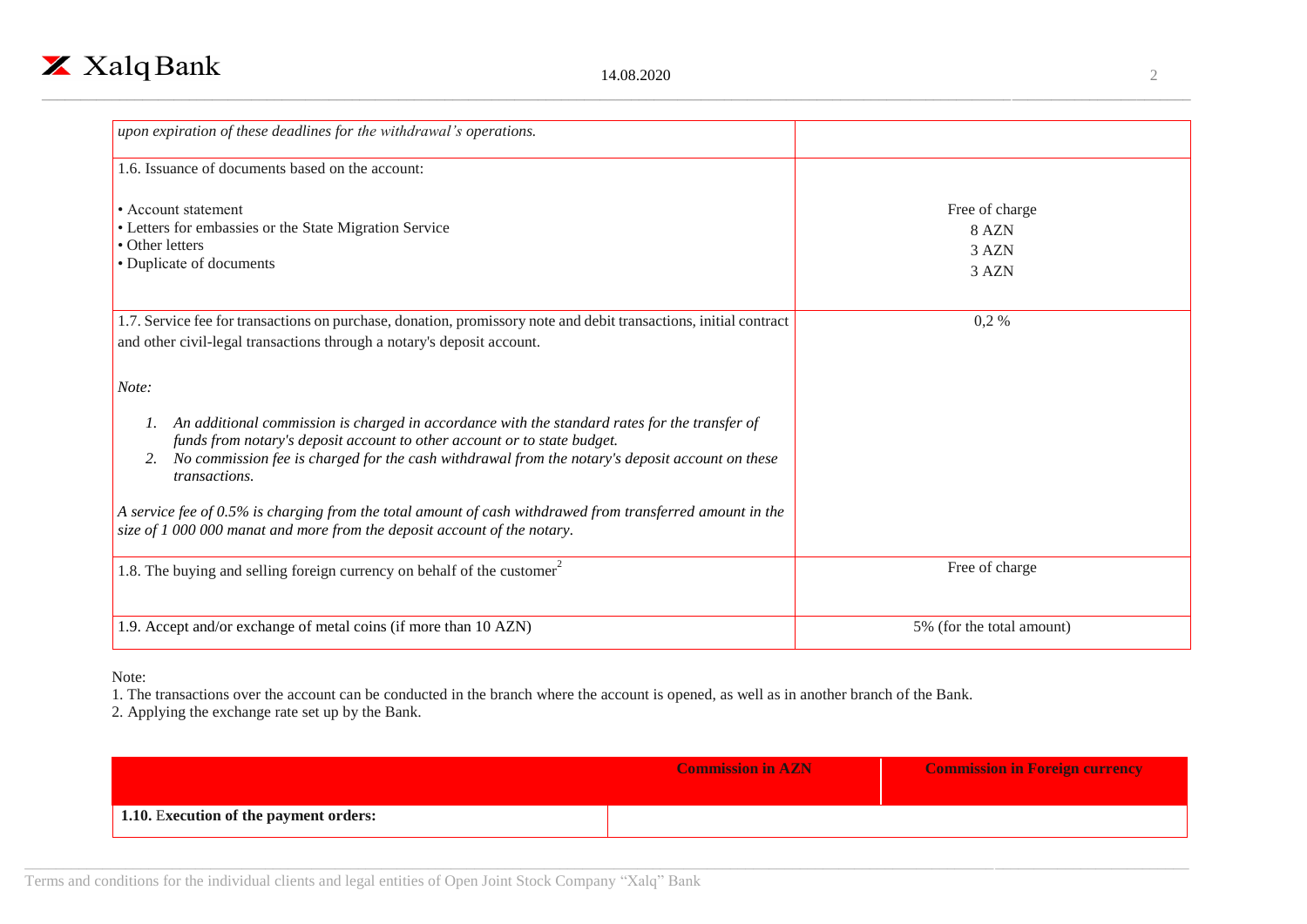

| 1.10.1. Inside bank transfers:                                                                                                                                                                        |                                                                     |                                                 |
|-------------------------------------------------------------------------------------------------------------------------------------------------------------------------------------------------------|---------------------------------------------------------------------|-------------------------------------------------|
| • Between the client's own accounts                                                                                                                                                                   | Free of charge                                                      |                                                 |
| • To the accounts of other clients                                                                                                                                                                    | 0.05 %, min. 1 AZN/USD/EUR; max. 20 AZN/USD/EUR                     |                                                 |
| • To the notary's deposit account                                                                                                                                                                     |                                                                     | Free of charge                                  |
| 1.10.2. The transfers to accounts with other banks:                                                                                                                                                   |                                                                     |                                                 |
| 1.10.2.1. To the branch offices in Baku/Sumgayit                                                                                                                                                      | 0,2 %, min. 1 AZN; max. 100 AZN                                     | 0,3 %, min. 20 USD/ 25 EUR;<br>max. 300 USD/EUR |
| 1.10.2.2. To the regional branch offices                                                                                                                                                              | 0,12 %, min. 1 AZN; max. 100 AZN                                    | 0,3 %, min. 20 USD/ 25 EUR;<br>max. 300 USD/EUR |
| 1.10.2-1. Interbank and transfers to other banks' accounts through the                                                                                                                                |                                                                     |                                                 |
| system of instant payments:                                                                                                                                                                           | 0,15 %, min. 1 AZN; max. 100 AZN                                    |                                                 |
| To the branch offices in Baku/Sumgayit                                                                                                                                                                | 0,12 %, min. 1 AZN; max. 100 AZN                                    |                                                 |
| To the regional branch offices                                                                                                                                                                        |                                                                     |                                                 |
| 1.10.3. The execution of collection orders, related to the mandatory legal<br>decisions, as well as the execution of other obligatory payment orders (tax<br>decisions, custom and other authorities) |                                                                     |                                                 |
| 1.10.3.1. For the amount of 10 AZN and below:                                                                                                                                                         | Free of charge                                                      |                                                 |
| 1.10.3.2. For the amount above 10 AZN:<br>• To branch offices in Baku/Sumgayit (for each payment)<br>To regional branch offices (for each payment)                                                    | 0,2 %, min. 1 AZN; max. 100 AZN<br>0,12 %, min. 1 AZN; max. 100 AZN |                                                 |
| 1.10.4. Amendment or cancellation of the executed payment orders <sup>1</sup>                                                                                                                         | <b>10 AZN</b>                                                       | 50 USD                                          |
| 1.10.5. Money Trasfer investigation <sup>1</sup><br>Up to 3 months<br>Up to 6 months<br>Over 6 months                                                                                                 |                                                                     | 80 USD<br>110 USD<br>140 USD                    |

Note:

1. Additional commissions and unexpected expenses issued by the correspondent bank are reimbursing by the client.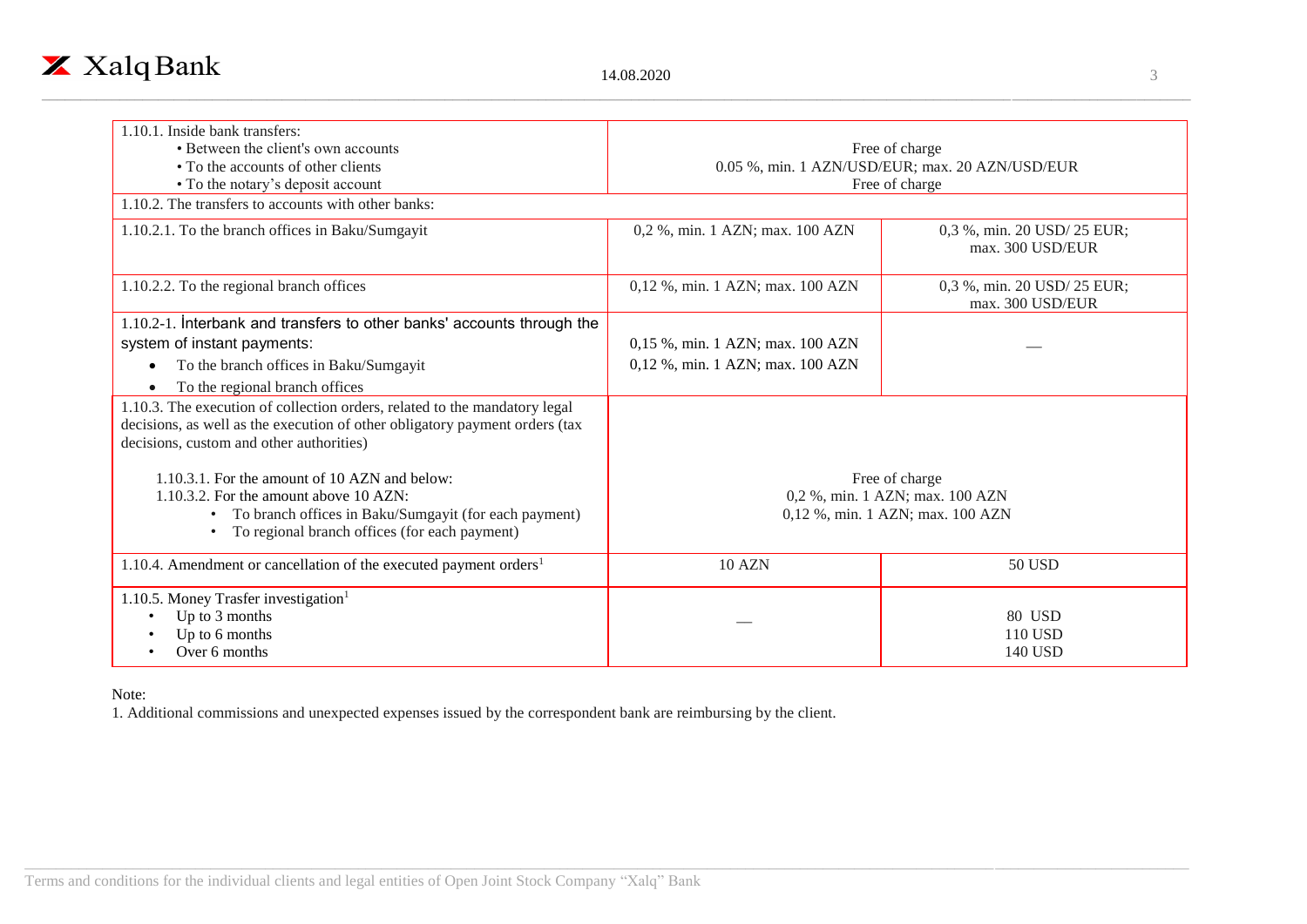|                                                                                                    | <b>Commission</b>              |
|----------------------------------------------------------------------------------------------------|--------------------------------|
| 1.11. Opening the current metal account<br>1.11.1. The initial amount to the current metal account | Free of charge<br>Not required |
| 1.12. The minimum balance on the current metal account                                             | Not required                   |
| 1.13. Amount of percious metal for each trade agreement with the Bank                              |                                |
|                                                                                                    | min. 5 XAU (troy ounces) $1$   |
| 1.14. The inside bank transfer between metal accounts                                              | Free of charge                 |

Note:

1. The currency exchange and the inside bank transfers between metal accounts are possible only.

## **2. SERVICES FOR THE LEGAL ENTITIES AND PRIVATE ENTREPRENEURS**

|                                                                                                                                                                            | <b>Commission in AZN</b>   | <b>Commission in Foreign currency</b>          |
|----------------------------------------------------------------------------------------------------------------------------------------------------------------------------|----------------------------|------------------------------------------------|
| 2.1. Opening the current account                                                                                                                                           |                            | Free of charge                                 |
| 2.1.1. The minimum balance on the current account                                                                                                                          |                            | Not required                                   |
| 2.1.2. In case, the balance 200 000 EUR and more will apply to the total amount                                                                                            | Daily basis 0.8% per annum |                                                |
| 2.2. Opening the loan account                                                                                                                                              |                            | Free of charge                                 |
| 2.3. Opening the deposit account                                                                                                                                           | Free of charge             |                                                |
| 2.4. Money transferred to account:                                                                                                                                         |                            |                                                |
| 2.4.1. Money transferred through the cash desk of the branch office where the account was opened<br>2.4.2. Money transferred through the cash desk in other branch offices |                            | Free of charge                                 |
| Money transfer to a notary's deposit account                                                                                                                               |                            | Free of charge                                 |
| Other operations with money transfer                                                                                                                                       |                            | 0.05%, min. 1 AZN/USD/EUR; max. 20 AZN/USD/EUR |
|                                                                                                                                                                            |                            |                                                |
| 2.5. Cash withdrawal from the account <sup>*</sup> 1                                                                                                                       |                            | $0.5\%$ , min. 1 AZN/USD/EUR                   |

Terms and conditions for the individual clients and legal entities of Open Joint Stock Company "Xalq" Bank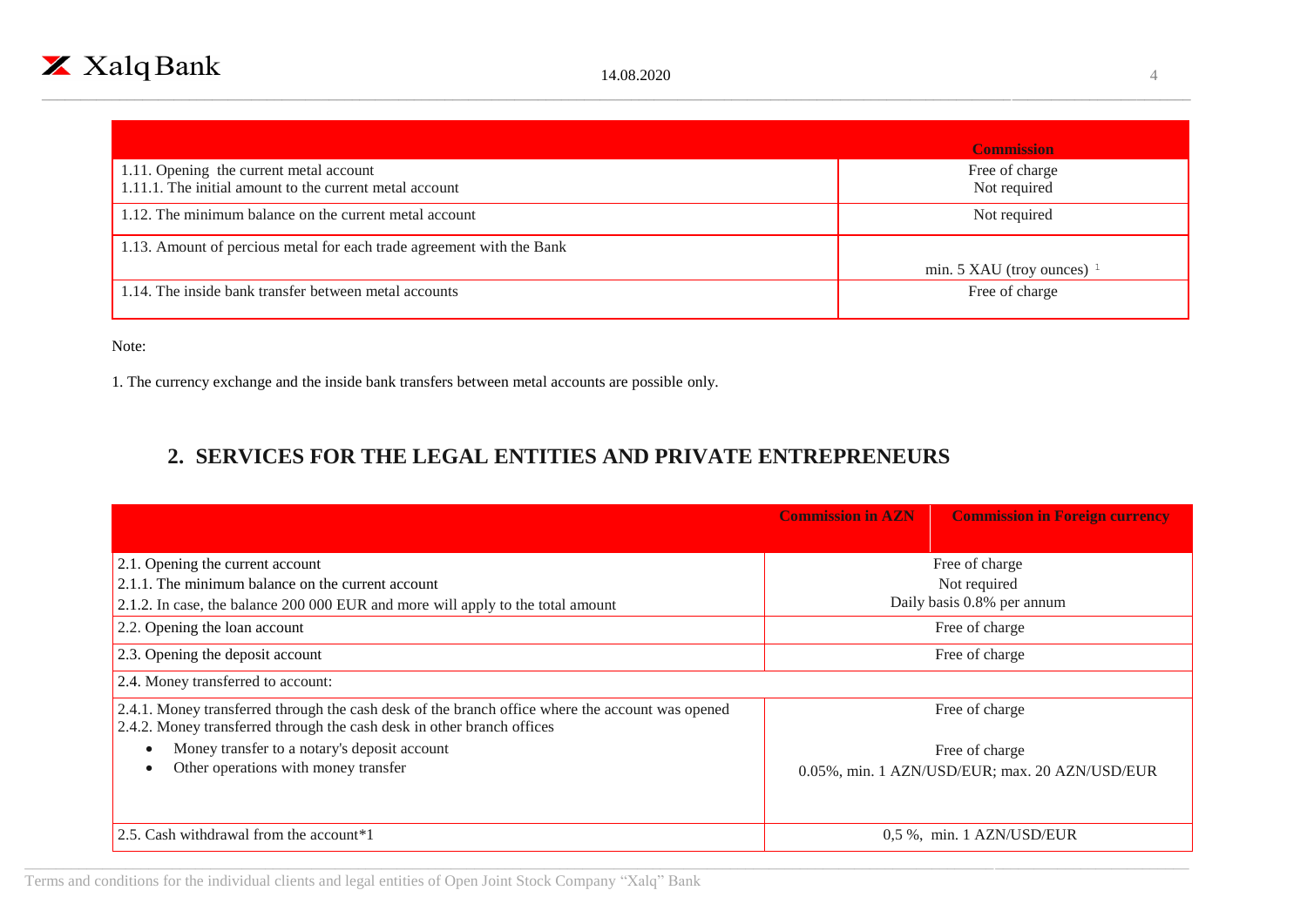

| *The maximum commission 1% is charged for the cash withdrawal for the amount of EUR 500 000 and<br>more by negotiation.                                                                                                                         |                                                             |
|-------------------------------------------------------------------------------------------------------------------------------------------------------------------------------------------------------------------------------------------------|-------------------------------------------------------------|
| 2.6. Issuance of documents based on the account:                                                                                                                                                                                                |                                                             |
| • Account statement<br>• References to embassies or the State Migration Service<br>• Other references*<br>• Duplicate of documents<br>• Responses to requests from an external auditor conducting an audit of the client's financial efficiency | Free of charge<br>8 AZN<br>3 AZN<br>3 AZN<br>Free of charge |
| 2.7. Service fee for transactions on purchase, donation, promissory note and debit transactions, initial                                                                                                                                        | $0,2\%$                                                     |
| contract and other civil-legal transactions through a notary's deposit account.                                                                                                                                                                 |                                                             |
| Note:                                                                                                                                                                                                                                           |                                                             |
| An additional commission is charged in accordance with the standard rates for the transfer of<br>1.<br>funds from notary's deposit account to other account or to state budget.                                                                 |                                                             |
| No commission fee is charged for the cash withdrawal from the notary's deposit account on<br>2.<br><i>these transactions.</i>                                                                                                                   |                                                             |
| A service fee of 0.5% is charging from the total amount of cash withdrawed from transferred amount<br>in the size of $1000000$ manat and more from the deposit account of the notary.                                                           |                                                             |
| 2.8. The buying and selling foreign currency on behalf of the customer                                                                                                                                                                          | Free of charge                                              |
| 2.9. Accept and/or exchange of metal coins (if more than 10 AZN)                                                                                                                                                                                | 5 %                                                         |

## Note:

1. The transactions over the account can be conducted in the branch where the account is opened, as well as in another branch of the Bank.

2. Applying the exchange rate set by the Bank.

| <b>Commission in AZN</b> | <b>Commission in Foreign currency</b> |
|--------------------------|---------------------------------------|
|                          |                                       |
|                          |                                       |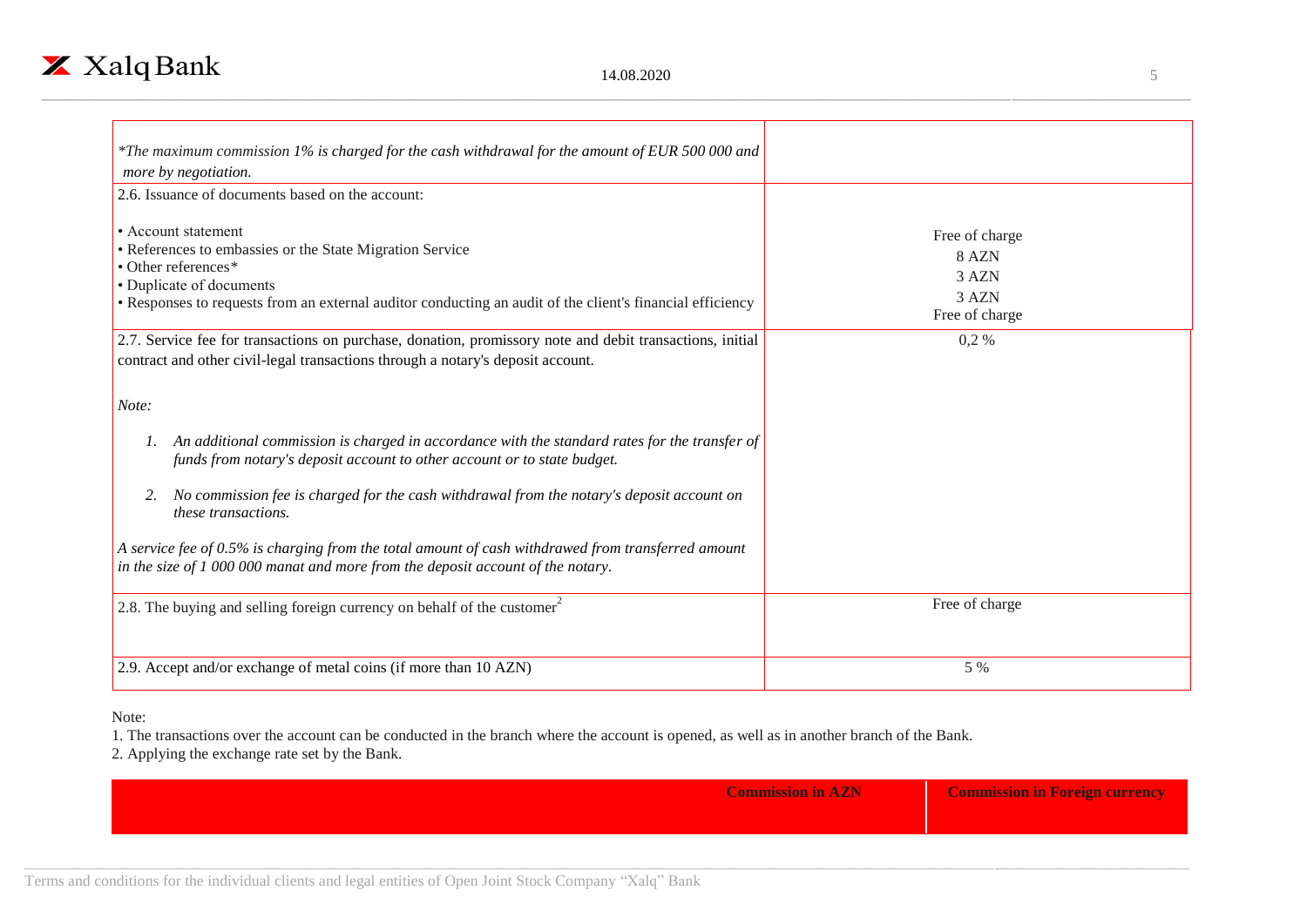| <b>Execution of the payment orders:</b>                                                                                                                                                                                              |                                                                                     |                                                |
|--------------------------------------------------------------------------------------------------------------------------------------------------------------------------------------------------------------------------------------|-------------------------------------------------------------------------------------|------------------------------------------------|
| 2.10.1. Inside bank transfers:<br>• Between the client's own accounts<br>• To the accounts of other clients<br>• To the notary's deposit account                                                                                     | Free of charge<br>0.05 %, min. 1 AZN/USD/EUR; max. 20 AZN/USD/EUR<br>Free of charge |                                                |
| 2.10.2. The transfers to accounts with other banks:                                                                                                                                                                                  |                                                                                     |                                                |
| 2.10.2.1. To the branch offices in Baku/Sumgayit                                                                                                                                                                                     | 0,2 %, min. 2 AZN; max. 170 AZN                                                     | 0,3 %, min. 20 USD/25 EUR;<br>max. 300 USD/EUR |
| 2.10.2.2. To the regional branch offices                                                                                                                                                                                             | 0,12 %, min. 1 AZN; max. 170 AZN                                                    | 0,3 %, min. 20 USD/25 EUR;<br>max. 300 USD/EUR |
| 2.10.2-1. Interbank and transfers to other banks' accounts through the system<br>of instant payments:<br>To the branch offices in Baku/Sumgayit<br>To the regional branch offices                                                    | 0,15 %, min. 2 AZN; max. 120 AZN<br>0,12 %, min. 1 AZN; max. 120 AZN                |                                                |
| 2.10.3. The execution of collection orders, related to the mandatory legal decisions, as<br>well as the execution of other obligatory payment orders (legal, tax, custom and<br>State Social Protection Fund of Azerbaijan Republic) | Free of charge                                                                      |                                                |
| 2.10.3.1. For the amount of 10 AZN and below:<br>2.10.3.2. For the amount above 10 AZN:<br>To the branch offices in Baku/Sumgayit (for each payment)<br>To the regional branch offices (for each payment)                            | 0,2 %, min. 1 AZN; max. 170 AZN<br>0,12 %, min. 1 AZN; max. 170 AZN                 |                                                |
| 2.11. Amendment or cancellation of the executed payment orders <sup>1</sup>                                                                                                                                                          | <b>10 AZN</b>                                                                       | <b>50 USD</b>                                  |
| 2.12. Money Trasfer investigation <sup>1</sup><br>Up to 3 months<br>$\bullet$<br>Up to 6 months<br>Over 6 months                                                                                                                     |                                                                                     | <b>80 USD</b><br>110 USD<br>140 USD            |
| 2.13. Issuance of a checkbook:<br>To notary office<br>To others                                                                                                                                                                      | Free of charge<br><b>10 AZN</b>                                                     |                                                |
| 2.14. Cash collection                                                                                                                                                                                                                | (VAT is charged)<br>Based on agreement                                              |                                                |
| 2.15. Commission for transferring funds to the salary card accounts:                                                                                                                                                                 |                                                                                     |                                                |
|                                                                                                                                                                                                                                      | $0.5\%$                                                                             |                                                |